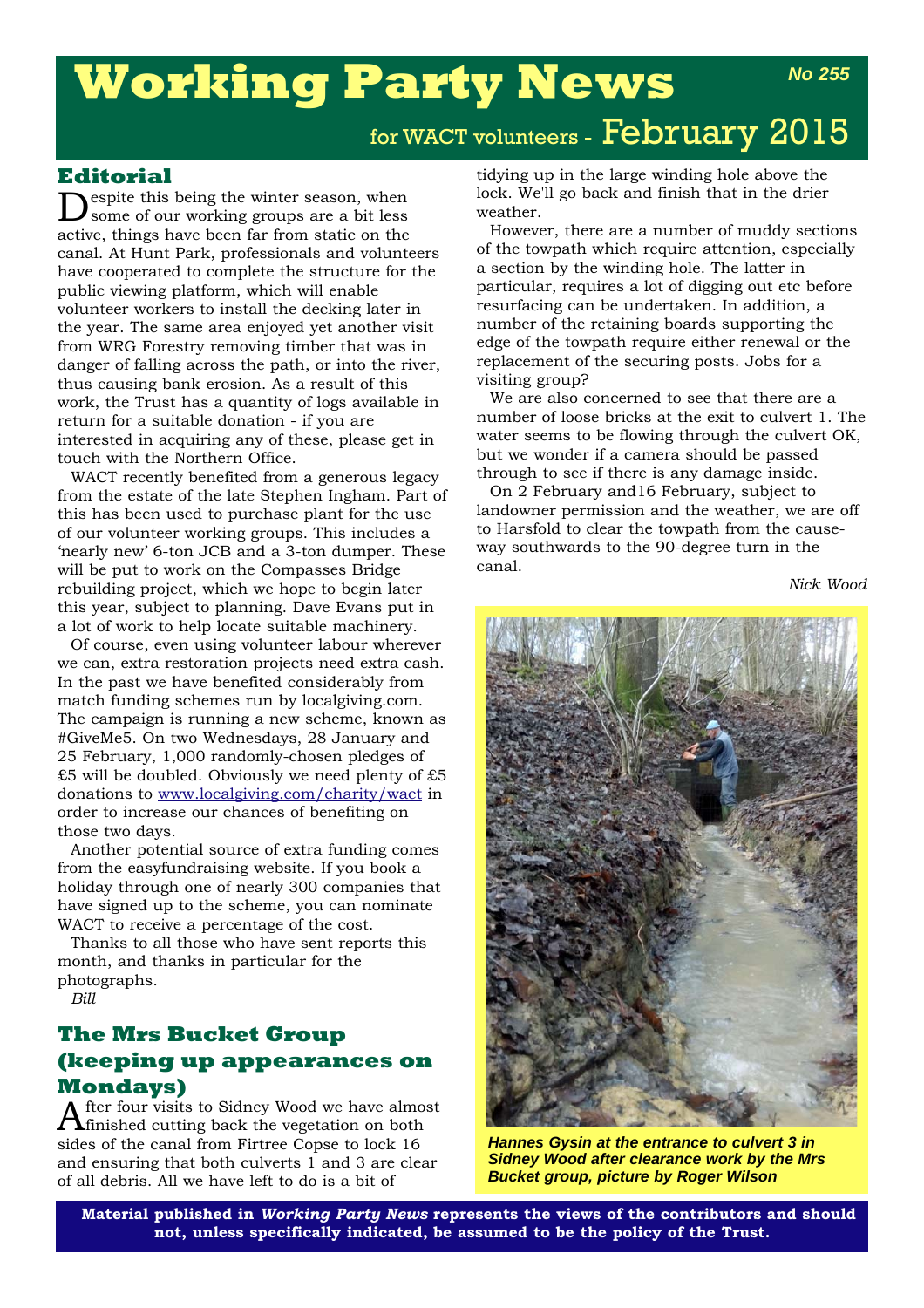# **Thursday and Sunday Group**

Restoration, it has been said, depends on landowner permission, money and water. There are two other ingredients it seems to me, volunteers and the weather. This month we lost Peter Burningham after a long battle with ill health. His thoughts were with us and he phoned even as hospital staff dealt with him in intensive care. He will be very much missed. The funeral is at Guildford Crematorium on Wednesday 4 February at 9:45.

The weather of course has of course played its part this winter. It was interesting after the heavy rain to see water coming over the bank into the canal from the lake at Gennets. We were very surprised that by removing the leaves on the grid across the outlet the level across the whole lake could be reduced by 12 inches.

We had been told there were no land drains feeding into the Bonfire Hanger section. With the rains, the area where the MWWP had been working last year, became a watercourse fed from two ditches towards the Rosemary Lane end, taking the leaves and small branches along. The Hanix has started clearing the canal bed from Westlands Copse Bridge south towards Gennets. The depth of water and soft ground, where there had been a causeway at one time, hindered that work.

The Case digger fuel gauge had been giving an erroneous reading for a long time. There were all sorts of possibilities, but by draining the tank down, the sender, a float switch arrangement, was removed and repaired. Now we know when the fuel tank is empty. Work continues making the cab-guards.

The heavy-duty roller is still awaiting transport to Tickner's for repair. The powered wheelbarrow carburettor problem has been fixed with a nonstandard seal on the carburettor bowl.

The fixing of these machinery problems are summarised in a few words here, but in reality take a lot of time and effort and it is a great credit to the TSG volunteers doggedly getting through them.

The work boat *May Upton* has been used a couple of times this month by the TSG. Again we

are lucky to have a couple of guys with their own boat and a WAEL skipper in the group. The first time we were doing a repair to the DHL bridge stonework with access only available from the boat The second time, at Southland, was to recover a couple of large blocks of stone that had been pushed into the lock by vandals.

Contractor's work at GBL is still on hold, as it has been for the last 12 months. A site meeting was held with Natural England in December and a further meeting took place in January and still no progress, not even 'jam tomorrow'!

The Thursday & Sunday Group meets at 09:30. Because the TSG work has taken the group to a number of different sites, a work briefing form has recently been emailed out before the working day. Please email Eric Walker if you want to get on that circulation list.

*Eric Walker*

## **Tickner's Heath Depot**

January was another quiet time at the depot.<br>We only managed three trips to the depot as most of team attended the Foxbridge Golf Club for the 'Navvies Lunch' and a most enjoyable time was had by all. Our thanks to Geoff for organising another successful do, the food was excellent and the company better.

The month saw the team once again employing its wood working expertise, knocking up - sorry, that should read skilfully manufacturing - another couple of signboards for the canal side. I really must get to the Patents Office and register the design, as I am sure as previously mentioned that there will no doubt be more required.

The team took advantage of a slack period to turn its attention to an item of equipment which has for years been a bugbear to all who used it, that is the depots hydraulic hoist. For years the ram would not raise its arm above the horizontal, directing a squirt of oil in the direction of the unsuspecting. So, at last we decided to strip the beastie down and see what was wrong. After taking it apart, it was obvious that the seal on the ram head had seen better days. Luckily our resident sleuth Mick Jones managed to find a replacement on the internet and Dave Kersley duly

| $\cdots$                                                  |                                                  |                                                                        |
|-----------------------------------------------------------|--------------------------------------------------|------------------------------------------------------------------------|
| Every Sunday and Thursday                                 | Mainly construction work                         | <b>Contact Eric Walker for details</b>                                 |
| Usually first & third Mondays of the<br>month             | 'Mrs Bucket' - Keeping Up<br>Appearances         | Details from John Empringham                                           |
| Every Wednesday                                           | Mid-Week Working Party                           | <b>Enquiries to David Daniels</b><br>pending appointment of new leader |
| Every Wednesday (plus Thursday<br>and Sunday as required) | Loxwood Link Maintenance                         | Check with Key Baker                                                   |
| Every Wednesday                                           | Maintenance sessions at<br>Tickner's Heath Depot | Contact John Smith/Ken Bacon                                           |
| <b>Tuesdays or Fridays</b>                                | Work in Lording's area                           | Contact Tony Clear for details                                         |
| Various Tuesdays                                          | Hedge Laying                                     | <b>Contact Keith Nichols</b>                                           |
|                                                           |                                                  |                                                                        |

#### **Working Party Diary**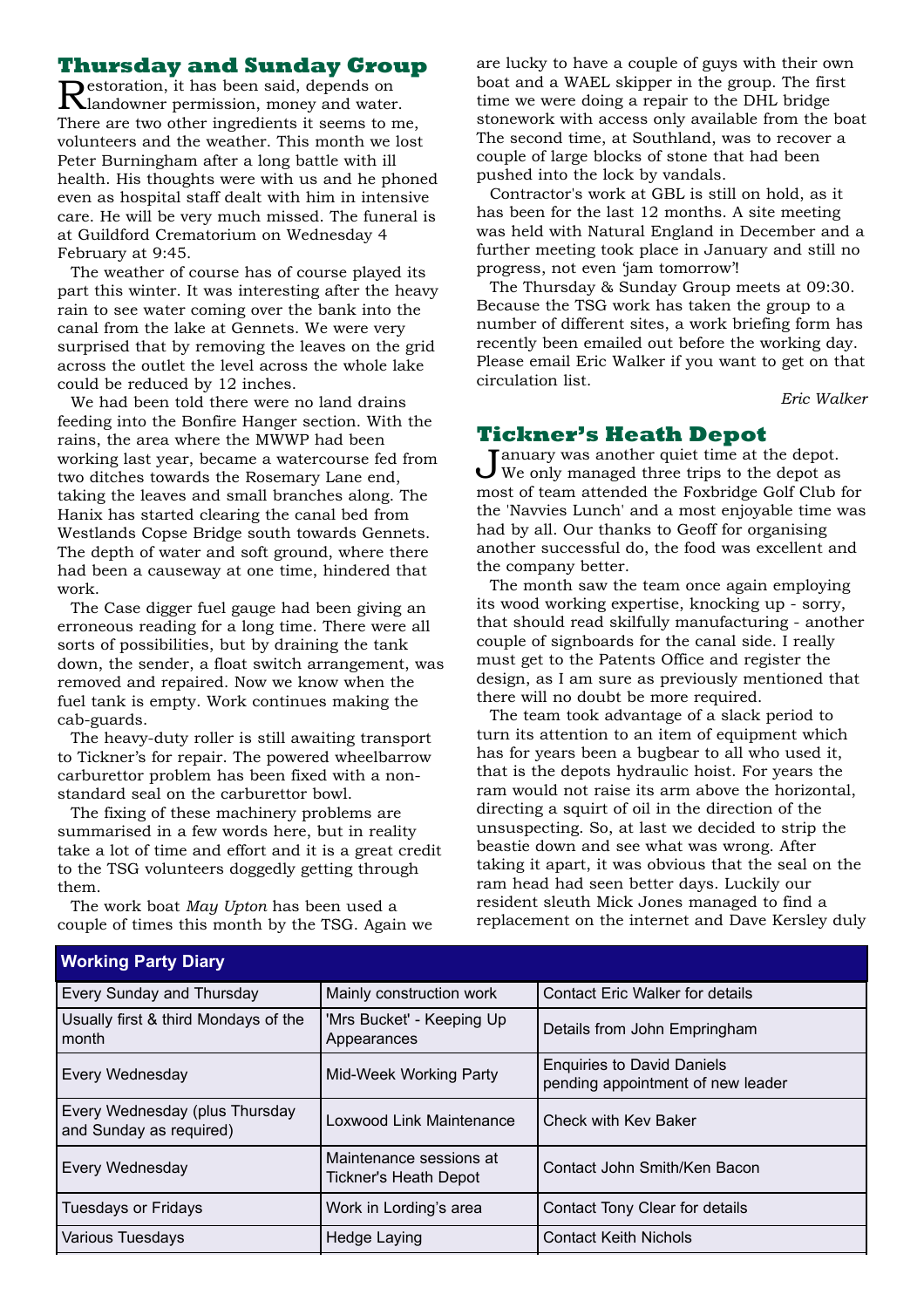obliged by obtaining it. We reassembled, and, lo and behold, not a drop of oil appeared anywhere and the arm managed to achieved the maximum. So for the cost of  $\pounds 4$  we have a fully functioning mobile hoist.

Our last day in the month saw us decamp to the Canal Centre to change the numbers on the main door lock. Simple and easy, we thought. Lyn supplied us with technical bumph on how it should be done and as we had done it last year what could go wrong? Ken Bacon and Richard Powell reset the numbers in no time at all and it was just a matter of re-attaching the lock to the door, except one of the securing screws decided to shear, leaving us with the problem of how to attach it to the door. Luckily Mick was on hand to give a practical demonstration on how sheared screws should be extracted from blind holes. With Lyn supplying a spare set of screws everything was up and running. Mind you, we needed a demonstration on how to open the door as the lock is obviously sexist and prefers a woman's touch.

So, other than making sure that Bill Nicholson's crew had what it needed for a weekend at Hunt Park that's about it for January 2015. All the best *John Smith*

## **WACT Workers' Lunch**

**T**e enjoyed a record attendance of 60 at our lunch on Wednesday 21 January. This was the third occasion on which the function took place at Foxbridge Golf Club and, as ever, they did us proud. The only fly in the ointment was that light rain was occasionally falling while the group attempted to pose for the traditional photograph in front of the clubhouse - it is hoped that the resultant picture will appear in the next *Wey-South*.

In view of Ray Pick's decision to stand down from the leadership of the MWWP at the end of 2014, after some three and a half years in the post, Di Miles presented a token of the group's appreciation of all the work which Ray had done

behind the scenes to ensure that members had useful jobs to do and an enjoyable time while working. Suitable applause greeted mention of the cake provided by Anne Pick each week! Ray thanked his colleagues for their generosity and indicated that he hopes to attend at least some of the MWWP's future sessions. Meanwhile he was confident that, until a permanent successor comes forward, David Daniels would continue the good work.

*Geoff Perks*

# **Mid Week Working Party**

After our Christmas and New Year break, the Mid Week Working Party members have been busy during January working at Hunt Park at Shalford. In preparation for the creation of a wetland area, we have been clearing brush, scrub and trees on the other side of Cranleigh Waters.

However, we did have a break on 21 January for the annual navvies' lunch at Foxbridge Golf club. We would like to express our thanks to Geoff Perks for organising a very enjoyable lunch.

*Dave Verrall*

# **Hedgelaying Team**

Bonjour mes amis. January has zipped by with five working days accounted for.

These have been slowly progressing the hedge east towards Brewhurst Bridge from the seats at the tail of the lock, to link up with the previously laid section.

This is a complex task of selective de-limbing, pollarding, felling and laying which is why progress is slow as there has been - and still is an abundance of trimmings to dispose of.

A spur, off the main hedge, has been planted to give wind protection to the two seats by the old crab apple.

Well that's it for actual work done but wildlife continues to surprise. We watched the kingfisher on the safety railings of the upper gates for five to 10 minutes, in which time it caught a couple of reasonable sized fish, for a kingfisher.

| <b>Name</b>                        | <b>Group/Project</b>                  | Tel                                     | e-mail                         |
|------------------------------------|---------------------------------------|-----------------------------------------|--------------------------------|
| Julian Cheek                       | Maintenance coordination              | 01483 505566                            | julian cheek@weyandarun.co.uk  |
| David Daniels /<br>Northern Office | Visiting working parties,<br>MWWP etc | 01483 505566 Mon-<br>Thurs 8.30-12.30pm | support@weyandarun.co.uk       |
| Vacant                             | Health & Safety Officer               |                                         | Volunteer required please      |
| Eric Walker                        | <b>Loxwood Projects</b>               | 07717 855340                            | tsg@weyandarun.co.uk           |
| Vacant                             | <b>MidWeek Working Party</b>          |                                         | Contact David Daniels (above)  |
| John Empringham                    | Monday Group                          | 01483 562657                            | mondaygroup@weyandarun.co.uk   |
| <b>Kev Baker</b>                   | Loxwood Link                          | 02380 861074                            | loxwoodlink@weyandarun.co.uk   |
| John Smith                         | <b>Tickner's Depot</b>                | 01903 235790                            | depot@weyandarun.co.uk         |
| Tony Clear                         | Winston Group (Lordings)              | 01903 774 301                           | winstonsgroup@weyandarun.co.uk |
| <b>Keith Nichols</b>               | Hedge laying                          | 01403 753882                            | hedging@weyandarun.co.uk       |
| <b>Bill Nicholson</b>              | Northern working parties              | 01844 343 369                           | bill@nwpg.org.uk               |
| <b>Bill Thomson</b>                | <b>Working Party News</b>             | 01903 744767                            | bill thomson@weyandarun.co.uk  |